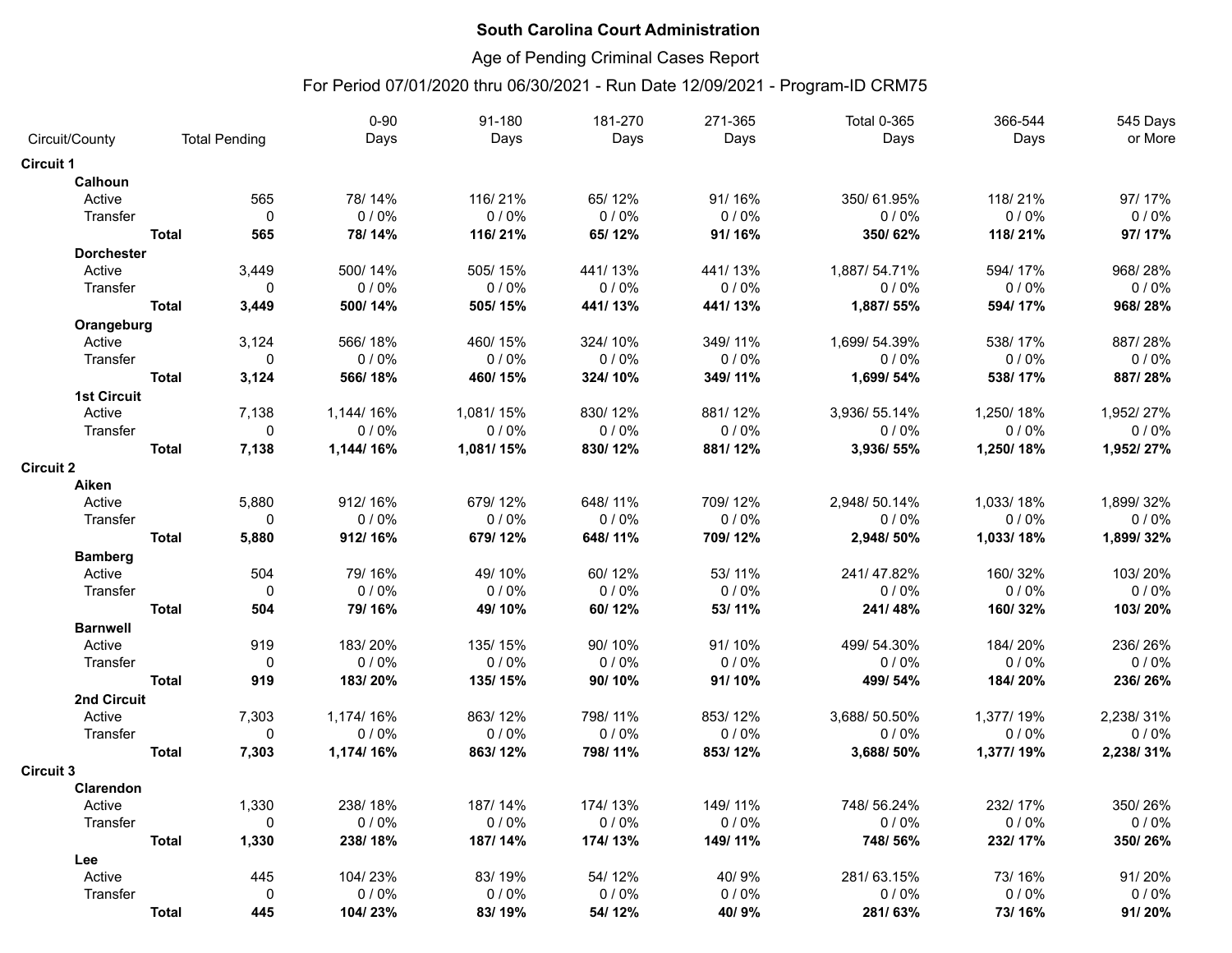## Age of Pending Criminal Cases Report

|                    |              |                      | $0 - 90$  | 91-180    | 181-270   | 271-365   | <b>Total 0-365</b> | 366-544   | 545 Days  |
|--------------------|--------------|----------------------|-----------|-----------|-----------|-----------|--------------------|-----------|-----------|
| Circuit/County     |              | <b>Total Pending</b> | Days      | Days      | Days      | Days      | Days               | Days      | or More   |
| <b>Circuit 3</b>   |              |                      |           |           |           |           |                    |           |           |
| <b>Sumter</b>      |              |                      |           |           |           |           |                    |           |           |
| Active             |              | 4,714                | 699/15%   | 594/13%   | 464/10%   | 489/10%   | 2,246/47.65%       | 745/16%   | 1,723/37% |
| Transfer           |              | $\mathbf 0$          | 0/0%      | 0/0%      | 0/0%      | 0/0%      | 0/0%               | 0/0%      | 0/0%      |
|                    | <b>Total</b> | 4,714                | 699/15%   | 594/13%   | 464/10%   | 489/10%   | 2,246/48%          | 745/16%   | 1,723/37% |
| Williamsburg       |              |                      |           |           |           |           |                    |           |           |
| Active             |              | 700                  | 139/20%   | 77/11%    | 60/9%     | 75/11%    | 351/50.14%         | 133/19%   | 216/31%   |
| Transfer           |              | $\mathbf 0$          | 0/0%      | 0/0%      | 0/0%      | 0/0%      | 0/0%               | 0/0%      | 0/0%      |
|                    | <b>Total</b> | 700                  | 139/20%   | 77/11%    | 60/9%     | 75/11%    | 351/50%            | 133/19%   | 216/31%   |
| 3rd Circuit        |              |                      |           |           |           |           |                    |           |           |
| Active             |              | 7,189                | 1,180/16% | 941/13%   | 752/10%   | 753/10%   | 3,626/50.44%       | 1,183/16% | 2,380/33% |
| Transfer           |              | $\mathbf 0$          | 0/0%      | 0/0%      | 0/0%      | 0/0%      | 0/0%               | 0/0%      | 0/0%      |
|                    | <b>Total</b> | 7,189                | 1,180/16% | 941/13%   | 752/10%   | 753/10%   | 3,626/50%          | 1,183/16% | 2,380/33% |
| <b>Circuit 4</b>   |              |                      |           |           |           |           |                    |           |           |
| Chesterfield       |              |                      |           |           |           |           |                    |           |           |
| Active             |              | 2,787                | 564/20%   | 310/11%   | 306/11%   | 232/8%    | 1,412/50.66%       | 402/14%   | 973/35%   |
| Transfer           |              | $\mathbf 0$          | 0/0%      | 0/0%      | 0/0%      | 0/0%      | 0/0%               | 0/0%      | $0/0\%$   |
|                    | <b>Total</b> | 2,787                | 564/20%   | 310/11%   | 306/11%   | 232/8%    | 1,412/51%          | 402/14%   | 973/35%   |
| <b>Darlington</b>  |              |                      |           |           |           |           |                    |           |           |
| Active             |              | 3,718                | 637/17%   | 529/14%   | 344/9%    | 369/10%   | 1,879/50.54%       | 470/13%   | 1,369/37% |
| Transfer           |              | $\mathbf 0$          | 0/0%      | 0/0%      | 0/0%      | 0/0%      | 0/0%               | 0/0%      | 0/0%      |
|                    | <b>Total</b> | 3,718                | 637/17%   | 529/14%   | 344/9%    | 369/10%   | 1,879/51%          | 470/13%   | 1,369/37% |
| <b>Dillon</b>      |              |                      |           |           |           |           |                    |           |           |
| Active             |              | 1,192                | 318/27%   | 232/19%   | 152/13%   | 143/12%   | 845/70.89%         | 166/14%   | 181/15%   |
| Transfer           |              | 0                    | 0/0%      | 0/0%      | 0/0%      | 0/0%      | 0/0%               | $0/0\%$   | 0/0%      |
|                    | <b>Total</b> | 1,192                | 318/27%   | 232/19%   | 152/13%   | 143/12%   | 845/71%            | 166/14%   | 181/15%   |
| <b>Marlboro</b>    |              |                      |           |           |           |           |                    |           |           |
| Active             |              | 1,087                | 198/18%   | 152/14%   | 170/16%   | 118/11%   | 638/58.69%         | 152/14%   | 297/27%   |
| Transfer           |              | $\mathsf 0$          | 0/0%      | 0/0%      | 0/0%      | 0/0%      | 0/0%               | 0/0%      | 0/0%      |
|                    | <b>Total</b> | 1,087                | 198/18%   | 152/14%   | 170/16%   | 118/11%   | 638/59%            | 152/14%   | 297/27%   |
| 4th circuit        |              |                      |           |           |           |           |                    |           |           |
| Active             |              | 8,784                | 1,717/20% | 1,223/14% | 972/11%   | 862/10%   | 4,774/54.35%       | 1,190/14% | 2,820/32% |
| Transfer           |              | 0                    | 0/0%      | 0/0%      | 0/0%      | 0/0%      | 0/0%               | 0/0%      | 0/0%      |
|                    | <b>Total</b> | 8,784                | 1,717/20% | 1,223/14% | 972/11%   | 862/10%   | 4,774/54%          | 1,190/14% | 2,820/32% |
| <b>Circuit 5</b>   |              |                      |           |           |           |           |                    |           |           |
| Kershaw            |              |                      |           |           |           |           |                    |           |           |
| Active             |              | 3,891                | 400/10%   | 476/12%   | 362/9%    | 441/11%   | 1,679/43.15%       | 670/17%   | 1,542/40% |
| Transfer           |              | 6                    | 1/17%     | 0/0%      | 1/17%     | 1/17%     | 3/50%              | 0/0%      | 3/50%     |
|                    | <b>Total</b> |                      |           |           | 363/9%    | 442/11%   |                    |           | 1,545/40% |
|                    |              | 3,897                | 401/10%   | 476/12%   |           |           | 1,682/43%          | 670/17%   |           |
| Richland<br>Active |              | 16,300               | 1,887/12% | 1,958/12% | 1,695/10% | 1,890/12% | 7,430/45.58%       | 2,621/16% | 6,249/38% |
| Transfer           |              | $\mathbf 0$          | 0/0%      | 0/0%      | 0/0%      | 0/0%      | 0/0%               | 0/0%      | 0/0%      |
|                    |              |                      |           |           |           |           |                    |           |           |
|                    | <b>Total</b> | 16,300               | 1,887/12% | 1,958/12% | 1,695/10% | 1,890/12% | 7,430/46%          | 2,621/16% | 6,249/38% |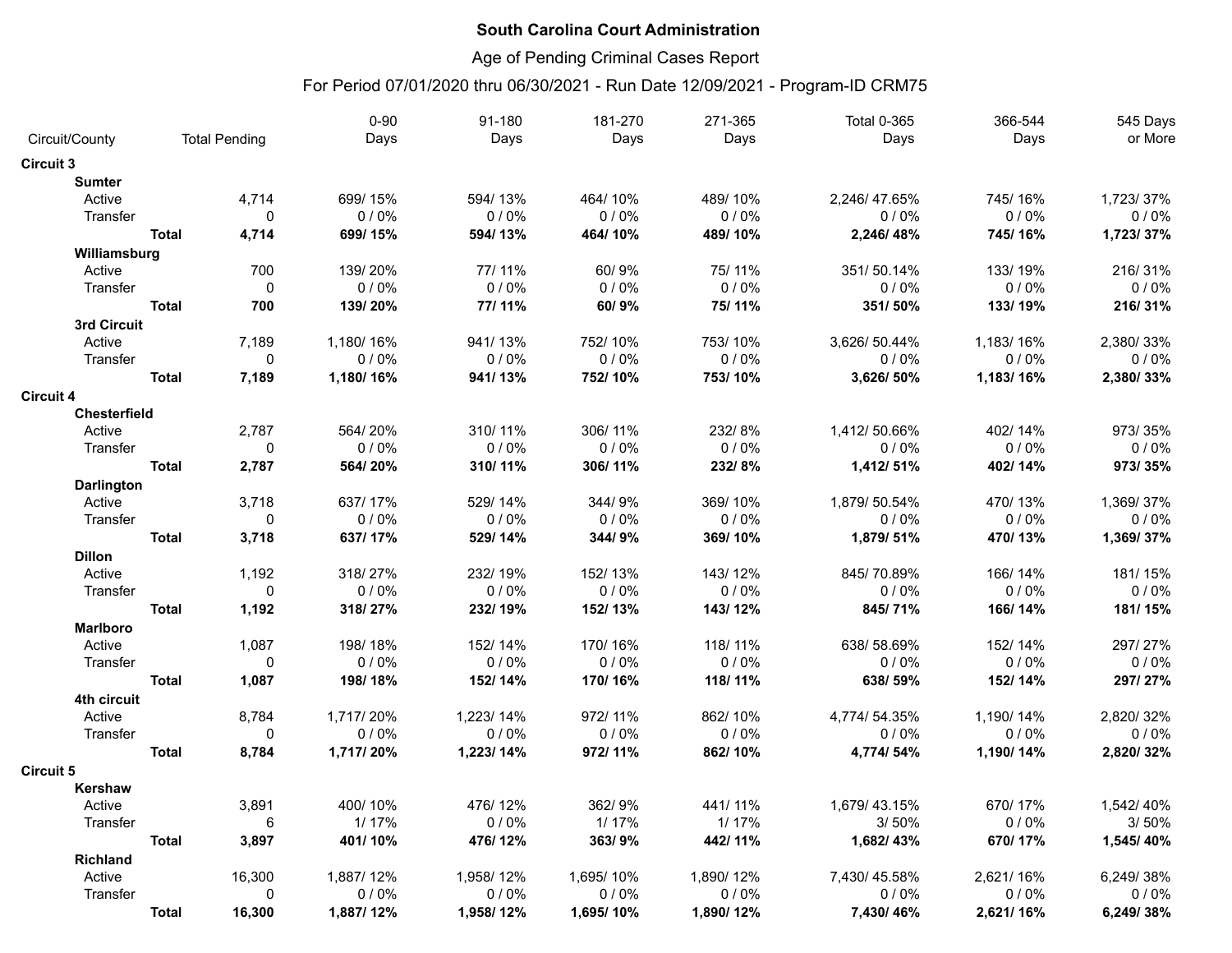## Age of Pending Criminal Cases Report

|                  |              |                      | $0 - 90$  | 91-180    | 181-270   | 271-365   | <b>Total 0-365</b> | 366-544   | 545 Days  |
|------------------|--------------|----------------------|-----------|-----------|-----------|-----------|--------------------|-----------|-----------|
| Circuit/County   |              | <b>Total Pending</b> | Days      | Days      | Days      | Days      | Days               | Days      | or More   |
| <b>Circuit 5</b> |              |                      |           |           |           |           |                    |           |           |
| 5th circuit      |              |                      |           |           |           |           |                    |           |           |
| Active           |              | 20,191               | 2,287/11% | 2,434/12% | 2,057/10% | 2,331/12% | 9,109/45.11%       | 3,291/16% | 7,791/39% |
| Transfer         |              | 6                    | 1/17%     | 0/0%      | 1/17%     | 1/17%     | 3/50%              | 0/0%      | 3/50%     |
|                  | <b>Total</b> | 20,197               | 2,288/11% | 2,434/12% | 2,058/10% | 2,332/12% | 9,112/45%          | 3,291/16% | 7,794/39% |
| <b>Circuit 6</b> |              |                      |           |           |           |           |                    |           |           |
| <b>Chester</b>   |              |                      |           |           |           |           |                    |           |           |
| Active           |              | 1,613                | 270/17%   | 219/14%   | 148/9%    | 190/12%   | 827/51.27%         | 241/15%   | 545/34%   |
| Transfer         |              | $\mathbf 0$          | 0/0%      | 0/0%      | 0/0%      | 0/0%      | 0/0%               | $0/0\%$   | 0/0%      |
|                  | <b>Total</b> | 1,613                | 270/17%   | 219/14%   | 148/9%    | 190/12%   | 827/51%            | 241/15%   | 545/34%   |
| <b>Fairfield</b> |              |                      |           |           |           |           |                    |           |           |
| Active           |              | 593                  | 109/18%   | 136/23%   | 81/14%    | 49/8%     | 375/63.24%         | 103/17%   | 115/19%   |
| Transfer         |              | 0                    | 0/0%      | 0/0%      | 0/0%      | 0/0%      | $0/0\%$            | 0/0%      | $0/0\%$   |
|                  | <b>Total</b> | 593                  | 109/18%   | 136/23%   | 81/14%    | 49/8%     | 375/63%            | 103/17%   | 115/19%   |
| Lancaster        |              |                      |           |           |           |           |                    |           |           |
| Active           |              | 5,503                | 870/16%   | 511/9%    | 541/10%   | 440/8%    | 2,362/42.92%       | 837/15%   | 2,304/42% |
| Transfer         |              | $\mathbf{0}$         | 0/0%      | 0/0%      | 0/0%      | 0/0%      | $0/0\%$            | 0/0%      | 0/0%      |
|                  | <b>Total</b> | 5,503                | 870/16%   | 511/9%    | 541/10%   | 440/8%    | 2,362/43%          | 837/15%   | 2,304/42% |
| 6th circuit      |              |                      |           |           |           |           |                    |           |           |
| Active           |              | 7,709                | 1,249/16% | 866/11%   | 770/10%   | 679/9%    | 3,564/46.23%       | 1,181/15% | 2,964/38% |
| Transfer         |              | $\mathbf 0$          | 0/0%      | 0/0%      | 0/0%      | 0/0%      | 0/0%               | 0/0%      | 0/0%      |
|                  | <b>Total</b> | 7,709                | 1,249/16% | 866/11%   | 770/10%   | 679/9%    | 3,564/46%          | 1,181/15% | 2,964/38% |
| <b>Circuit 7</b> |              |                      |           |           |           |           |                    |           |           |
| <b>Cherokee</b>  |              |                      |           |           |           |           |                    |           |           |
| Active           |              | 2,646                | 443/17%   | 502/19%   | 332/13%   | 360/14%   | 1,637/61.87%       | 460/17%   | 549/21%   |
| Transfer         |              | $\Omega$             | 0/0%      | 0/0%      | 0/0%      | 0/0%      | 0/0%               | 0/0%      | 0/0%      |
|                  | <b>Total</b> | 2,646                | 443/17%   | 502/19%   | 332/13%   | 360/14%   | 1,637/62%          | 460/17%   | 549/21%   |
| Spartanburg      |              |                      |           |           |           |           |                    |           |           |
| Active           |              | 10,298               | 2,192/21% | 1,574/15% | 1,258/12% | 1,128/11% | 6,152/59.74%       | 1,845/18% | 2,301/22% |
| Transfer         |              | $\Omega$             | 0/0%      | 0/0%      | 0/0%      | 0/0%      | 0/0%               | 0/0%      | 0/0%      |
|                  | <b>Total</b> | 10,298               | 2,192/21% | 1,574/15% | 1,258/12% | 1,128/11% | 6,152/60%          | 1,845/18% | 2,301/22% |
| 7th circuit      |              |                      |           |           |           |           |                    |           |           |
| Active           |              | 12,944               | 2,635/20% | 2,076/16% | 1,590/12% | 1,488/11% | 7,789/60.17%       | 2,305/18% | 2,850/22% |
| Transfer         |              | $\mathbf{0}$         | 0/0%      | 0/0%      | 0/0%      | 0/0%      | 0/0%               | 0/0%      | 0/0%      |
|                  | <b>Total</b> | 12,944               | 2,635/20% | 2,076/16% | 1,590/12% | 1,488/11% | 7,789/60%          | 2,305/18% | 2,850/22% |
| <b>Circuit 8</b> |              |                      |           |           |           |           |                    |           |           |
| <b>Abbeville</b> |              |                      |           |           |           |           |                    |           |           |
| Active           |              | 1,069                | 214/20%   | 267/25%   | 177/17%   | 83/8%     | 741/69.32%         | 156/15%   | 172/16%   |
| Transfer         |              | $\Omega$             | 0/0%      | 0/0%      | 0/0%      | 0/0%      | 0/0%               | $0/0\%$   | 0/0%      |
|                  | <b>Total</b> | 1,069                | 214/20%   | 267/25%   | 177/17%   | 83/8%     | 741/69%            | 156/15%   | 172/16%   |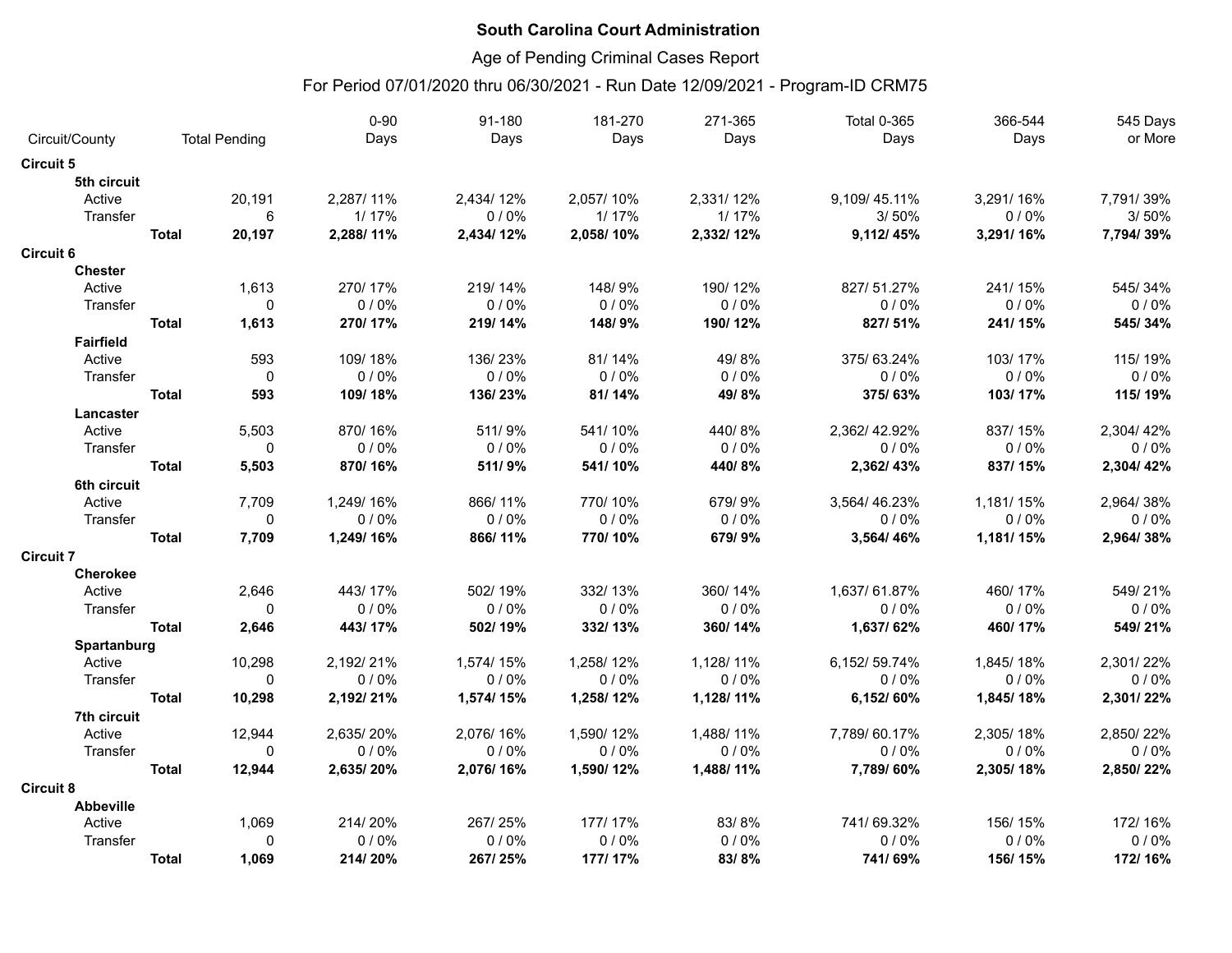## Age of Pending Criminal Cases Report

|                   |                      |              | $0 - 90$  | 91-180    | 181-270   | 271-365   | <b>Total 0-365</b> | 366-544   | 545 Days  |
|-------------------|----------------------|--------------|-----------|-----------|-----------|-----------|--------------------|-----------|-----------|
| Circuit/County    | <b>Total Pending</b> |              | Days      | Days      | Days      | Days      | Days               | Days      | or More   |
| <b>Circuit 8</b>  |                      |              |           |           |           |           |                    |           |           |
| Greenwood         |                      |              |           |           |           |           |                    |           |           |
| Active            |                      | 5.867        | 1.067/18% | 765/13%   | 823/14%   | 694/12%   | 3.349/57.08%       | 973/17%   | 1.545/26% |
| Transfer          |                      | $\Omega$     | 0/0%      | 0/0%      | 0/0%      | 0/0%      | 0/0%               | 0/0%      | 0/0%      |
|                   | <b>Total</b>         | 5,867        | 1,067/18% | 765/13%   | 823/14%   | 694/12%   | 3,349/57%          | 973/17%   | 1,545/26% |
| Laurens           |                      |              |           |           |           |           |                    |           |           |
| Active            |                      | 5,043        | 702/14%   | 652/13%   | 636/13%   | 519/10%   | 2.509/49.75%       | 878/17%   | 1,656/33% |
| Transfer          |                      | $\mathbf 0$  | 0/0%      | 0/0%      | 0/0%      | 0/0%      | 0/0%               | 0/0%      | 0/0%      |
|                   | <b>Total</b>         | 5,043        | 702/14%   | 652/13%   | 636/13%   | 519/10%   | 2,509/50%          | 878/17%   | 1,656/33% |
| <b>Newberry</b>   |                      |              |           |           |           |           |                    |           |           |
| Active            |                      | 1,402        | 384/27%   | 209/15%   | 205/15%   | 250/18%   | 1,048/74.75%       | 210/15%   | 144/10%   |
| Transfer          |                      | $\Omega$     | 0/0%      | 0/0%      | 0/0%      | 0/0%      | 0/0%               | 0/0%      | 0/0%      |
|                   | <b>Total</b>         | 1,402        | 384/27%   | 209/15%   | 205/15%   | 250/18%   | 1,048/75%          | 210/15%   | 144/10%   |
| 8th circuit       |                      |              |           |           |           |           |                    |           |           |
| Active            |                      | 13,381       | 2,367/18% | 1,893/14% | 1,841/14% | 1,546/12% | 7,647/57.15%       | 2,217/17% | 3,517/26% |
| Transfer          |                      | $\Omega$     | 0/0%      | 0/0%      | 0/0%      | 0/0%      | 0/0%               | 0/0%      | 0/0%      |
|                   | <b>Total</b>         | 13,381       | 2,367/18% | 1,893/14% | 1,841/14% | 1,546/12% | 7,647/57%          | 2,217/17% | 3,517/26% |
| <b>Circuit 9</b>  |                      |              |           |           |           |           |                    |           |           |
| <b>Berkelev</b>   |                      |              |           |           |           |           |                    |           |           |
| Active            |                      | 8,895        | 1,013/11% | 967/11%   | 814/9%    | 875/10%   | 3,669/41.25%       | 1,524/17% | 3,702/42% |
| Transfer          |                      | $\mathbf 0$  | 0/0%      | 0/0%      | 0/0%      | 0/0%      | 0/0%               | 0/0%      | 0/0%      |
|                   | <b>Total</b>         | 8,895        | 1,013/11% | 967/11%   | 814/9%    | 875/10%   | 3,669/41%          | 1,524/17% | 3,702/42% |
| <b>Charleston</b> |                      |              |           |           |           |           |                    |           |           |
| Active            |                      | 14,114       | 1,847/13% | 1,580/11% | 1,408/10% | 1.283/9%  | 6,118/43.35%       | 2,367/17% | 5,629/40% |
| Transfer          |                      | $\mathbf{0}$ | 0/0%      | 0/0%      | 0/0%      | 0/0%      | 0/0%               | $0/0\%$   | $0/0\%$   |
|                   | <b>Total</b>         | 14,114       | 1,847/13% | 1,580/11% | 1,408/10% | 1,283/9%  | 6,118/43%          | 2,367/17% | 5,629/40% |
| 9th circuit       |                      |              |           |           |           |           |                    |           |           |
| Active            |                      | 23,009       | 2,860/12% | 2,547/11% | 2,222/10% | 2,158/9%  | 9,787/42.54%       | 3,891/17% | 9,331/41% |
| Transfer          |                      | $\mathbf 0$  | 0/0%      | 0/0%      | 0/0%      | 0/0%      | 0/0%               | 0/0%      | 0/0%      |
|                   | <b>Total</b>         | 23,009       | 2,860/12% | 2,547/11% | 2,222/10% | 2,158/9%  | 9,787/43%          | 3,891/17% | 9,331/41% |
| <b>Circuit 10</b> |                      |              |           |           |           |           |                    |           |           |
| Anderson          |                      |              |           |           |           |           |                    |           |           |
| Active            |                      | 6,232        | 1,129/18% | 864/14%   | 658/11%   | 755/12%   | 3,406/54.65%       | 1,072/17% | 1,754/28% |
| Transfer          |                      | $\mathbf{0}$ | 0/0%      | 0/0%      | 0/0%      | 0/0%      | 0/0%               | 0/0%      | 0/0%      |
|                   | <b>Total</b>         | 6,232        | 1,129/18% | 864/14%   | 658/11%   | 755/12%   | 3,406/55%          | 1,072/17% | 1,754/28% |
| Oconee            |                      |              |           |           |           |           |                    |           |           |
| Active            |                      | 3,143        | 906/29%   | 424/13%   | 373/12%   | 340/11%   | 2,043/65%          | 523/17%   | 577/18%   |
| Transfer          |                      | $\mathbf{0}$ | 0/0%      | 0/0%      | 0/0%      | 0/0%      | 0/0%               | 0/0%      | 0/0%      |
|                   | <b>Total</b>         | 3,143        | 906/29%   | 424/13%   | 373/12%   | 340/11%   | 2,043/65%          | 523/17%   | 577/18%   |
| 10th circuit      |                      |              |           |           |           |           |                    |           |           |
| Active            |                      | 9,375        | 2,035/22% | 1,288/14% | 1,031/11% | 1,095/12% | 5,449/58.12%       | 1,595/17% | 2,331/25% |
| Transfer          |                      | $\mathbf 0$  | 0/0%      | 0/0%      | 0/0%      | 0/0%      | 0/0%               | 0/0%      | 0/0%      |
|                   | <b>Total</b>         | 9,375        | 2,035/22% | 1,288/14% | 1,031/11% | 1,095/12% | 5,449/58%          | 1,595/17% | 2,331/25% |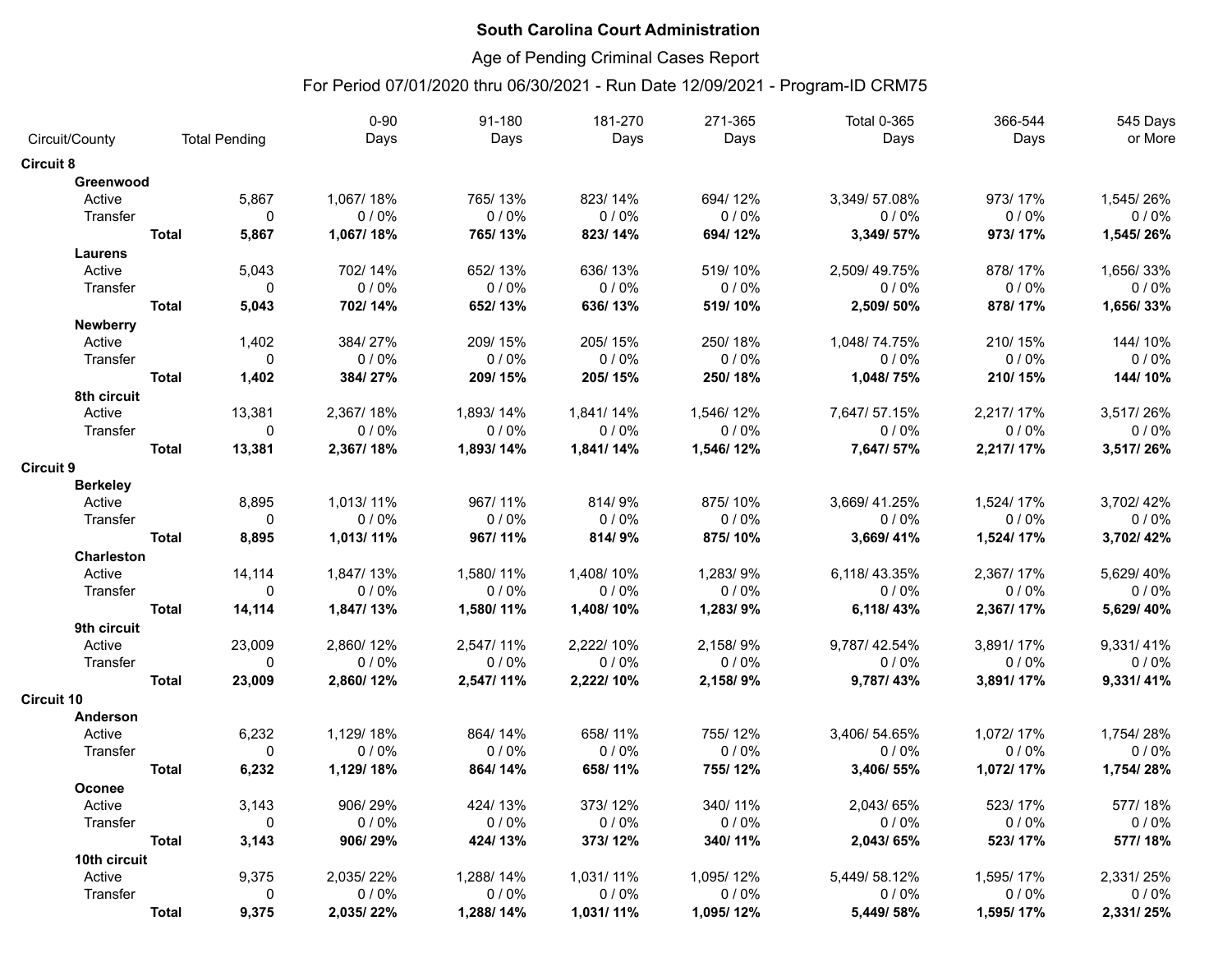## Age of Pending Criminal Cases Report

|                   |              |                      | $0 - 90$  | 91-180    | 181-270   | 271-365   | <b>Total 0-365</b> | 366-544   | 545 Days  |
|-------------------|--------------|----------------------|-----------|-----------|-----------|-----------|--------------------|-----------|-----------|
| Circuit/County    |              | <b>Total Pending</b> | Days      | Days      | Days      | Days      | Days               | Days      | or More   |
| <b>Circuit 11</b> |              |                      |           |           |           |           |                    |           |           |
| <b>Edgefield</b>  |              |                      |           |           |           |           |                    |           |           |
| Active            |              | 478                  | 189/40%   | 85/18%    | 52/11%    | 24/5%     | 350/73.22%         | 50/10%    | 78/16%    |
| Transfer          |              | $\mathbf{0}$         | $0/0\%$   | 0/0%      | 0/0%      | 0/0%      | 0/0%               | 0/0%      | 0/0%      |
|                   | <b>Total</b> | 478                  | 189/40%   | 85/18%    | 52/11%    | 24/5%     | 350/73%            | 50/10%    | 78/16%    |
| Lexington         |              |                      |           |           |           |           |                    |           |           |
| Active            |              | 8,057                | 1,588/20% | 1,441/18% | 996/12%   | 976/12%   | 5,001/62.07%       | 1,323/16% | 1,733/22% |
| Transfer          |              | 0                    | 0/0%      | 0/0%      | 0/0%      | 0/0%      | 0/0%               | 0/0%      | 0/0%      |
|                   | <b>Total</b> | 8,057                | 1,588/20% | 1,441/18% | 996/12%   | 976/12%   | 5,001/62%          | 1,323/16% | 1,733/22% |
| <b>McCormick</b>  |              |                      |           |           |           |           |                    |           |           |
| Active            |              | 381                  | 79/21%    | 64/17%    | 67/18%    | 46/12%    | 256/67.19%         | 54/14%    | 71/19%    |
| Transfer          |              | $\mathbf 0$          | $0/0\%$   | 0/0%      | 0/0%      | 0/0%      | 0/0%               | 0/0%      | 0/0%      |
|                   | <b>Total</b> | 381                  | 79/21%    | 64/17%    | 67/18%    | 46/12%    | 256/67%            | 54/14%    | 71/19%    |
| <b>Saluda</b>     |              |                      |           |           |           |           |                    |           |           |
| Active            |              | 295                  | 88/30%    | 68/23%    | 47/16%    | 20/7%     | 223/75.59%         | 25/8%     | 47/16%    |
| Transfer          |              | $\mathbf 0$          | 0/0%      | 0/0%      | 0/0%      | 0/0%      | 0/0%               | 0/0%      | 0/0%      |
|                   | <b>Total</b> | 295                  | 88/30%    | 68/23%    | 47/16%    | 20/7%     | 223/76%            | 25/8%     | 47/16%    |
| 11th circuit      |              |                      |           |           |           |           |                    |           |           |
| Active            |              | 9,211                | 1,944/21% | 1,658/18% | 1,162/13% | 1,066/12% | 5,830/63.29%       | 1,452/16% | 1,929/21% |
| Transfer          |              | $\mathbf 0$          | 0/0%      | 0/0%      | 0/0%      | 0/0%      | 0/0%               | 0/0%      | 0/0%      |
|                   | <b>Total</b> | 9,211                | 1,944/21% | 1,658/18% | 1,162/13% | 1,066/12% | 5,830/63%          | 1,452/16% | 1,929/21% |
| <b>Circuit 12</b> |              |                      |           |           |           |           |                    |           |           |
| <b>Florence</b>   |              |                      |           |           |           |           |                    |           |           |
| Active            |              | 7,068                | 1,206/17% | 1,106/16% | 862/12%   | 773/11%   | 3,947/55.84%       | 1,249/18% | 1,872/26% |
| Transfer          |              | 0                    | 0/0%      | 0/0%      | 0/0%      | 0/0%      | 0/0%               | 0/0%      | 0/0%      |
|                   | <b>Total</b> | 7,068                | 1,206/17% | 1,106/16% | 862/12%   | 773/11%   | 3,947/56%          | 1,249/18% | 1,872/26% |
| <b>Marion</b>     |              |                      |           |           |           |           |                    |           |           |
| Active            |              | 1,350                | 205/15%   | 215/16%   | 174/13%   | 173/13%   | 767/56.81%         | 204/15%   | 379/28%   |
| Transfer          |              | $\mathbf 0$          | $0/0\%$   | 0/0%      | 0/0%      | 0/0%      | 0/0%               | $0/0\%$   | 0/0%      |
|                   | <b>Total</b> | 1,350                | 205/15%   | 215/16%   | 174/13%   | 173/13%   | 767/57%            | 204/15%   | 379/28%   |
| 12th circuit      |              |                      |           |           |           |           |                    |           |           |
| Active            |              | 8,418                | 1,411/17% | 1,321/16% | 1,036/12% | 946/11%   | 4,714/56%          | 1,453/17% | 2,251/27% |
| Transfer          |              | 0                    | 0/0%      | 0/0%      | 0/0%      | 0/0%      | 0/0%               | 0/0%      | 0/0%      |
|                   | <b>Total</b> | 8,418                | 1,411/17% | 1,321/16% | 1,036/12% | 946/11%   | 4,714/56%          | 1,453/17% | 2,251/27% |
| <b>Circuit 13</b> |              |                      |           |           |           |           |                    |           |           |
| <b>Greenville</b> |              |                      |           |           |           |           |                    |           |           |
| Active            |              | 20,197               | 3,765/19% | 3,497/17% | 2,617/13% | 2,483/12% | 12,362/61.21%      | 3,524/17% | 4,311/21% |
| Transfer          |              | 816                  | 138/17%   | 144/18%   | 97/12%    | 99/12%    | 478/58.58%         | 157/19%   | 181/22%   |
|                   | <b>Total</b> | 21,013               | 3,903/19% | 3,641/17% | 2,714/13% | 2,582/12% | 12,840/61%         | 3,681/18% | 4,492/21% |
| <b>Pickens</b>    |              |                      |           |           |           |           |                    |           |           |
| Active            |              | 5,379                | 1,202/22% | 875/16%   | 839/16%   | 726/13%   | 3.642/67.71%       | 937/17%   | 800/15%   |
| Transfer          |              | 0                    | 0/0%      | 0/0%      | 0/0%      | 0/0%      | 0/0%               | $0/0\%$   | $0/0\%$   |
|                   | <b>Total</b> | 5,379                | 1,202/22% | 875/16%   | 839/16%   | 726/13%   | 3,642/68%          | 937/17%   | 800/15%   |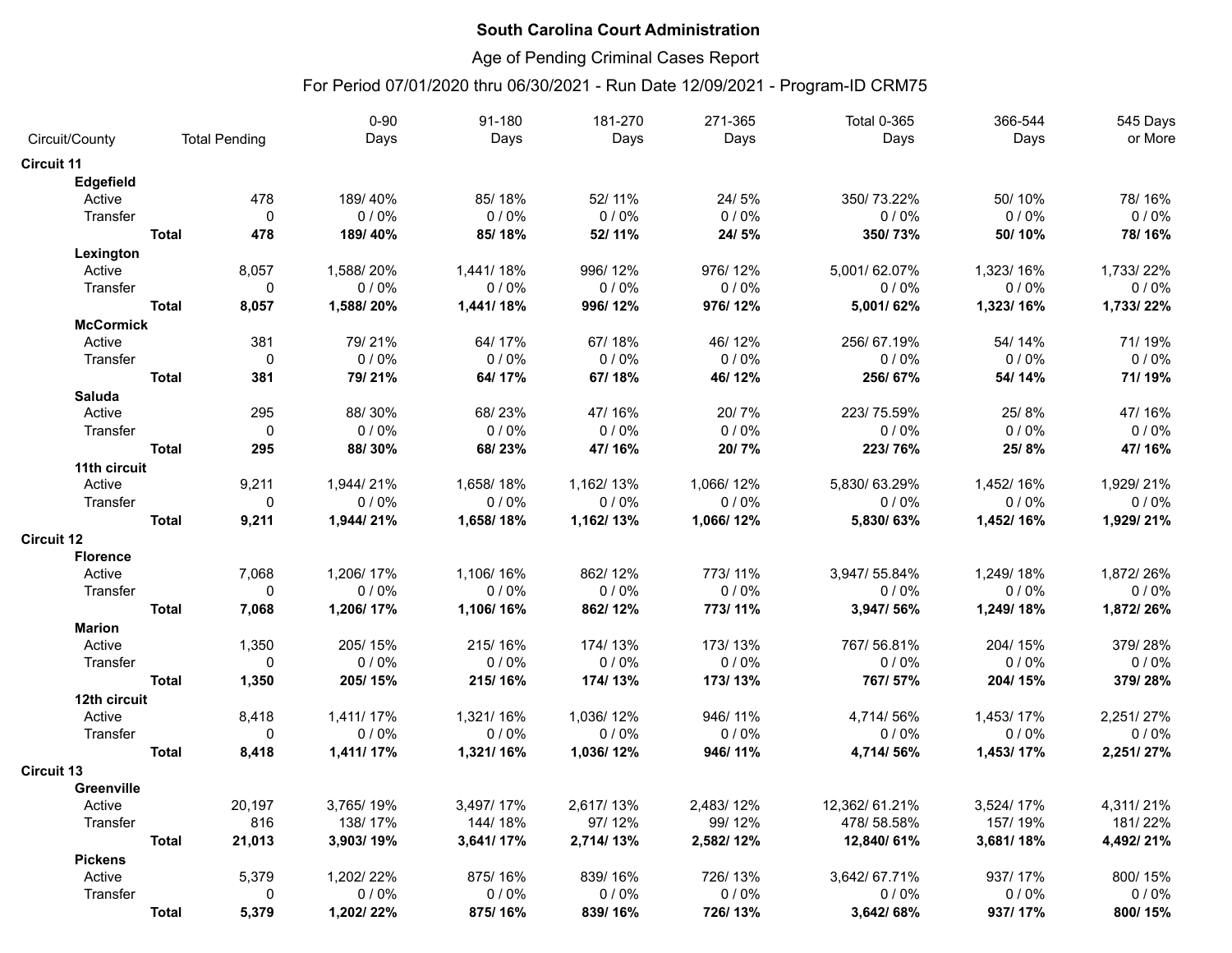## Age of Pending Criminal Cases Report

|                   |              |                      | $0 - 90$  | 91-180    | 181-270   | 271-365   | <b>Total 0-365</b> | 366-544   | 545 Days  |
|-------------------|--------------|----------------------|-----------|-----------|-----------|-----------|--------------------|-----------|-----------|
| Circuit/County    |              | <b>Total Pending</b> | Days      | Days      | Days      | Days      | Days               | Days      | or More   |
| <b>Circuit 13</b> |              |                      |           |           |           |           |                    |           |           |
| 13th circuit      |              |                      |           |           |           |           |                    |           |           |
| Active            |              | 25,576               | 4,967/19% | 4,372/17% | 3,456/14% | 3,209/13% | 16,004/62.57%      | 4,461/17% | 5,111/20% |
| Transfer          |              | 816                  | 138/17%   | 144/18%   | 97/12%    | 99/12%    | 478/58.58%         | 157/19%   | 181/22%   |
|                   | <b>Total</b> | 26,392               | 5,105/19% | 4,516/17% | 3,553/13% | 3,308/13% | 16,482/62%         | 4,618/17% | 5,292/20% |
| <b>Circuit 14</b> |              |                      |           |           |           |           |                    |           |           |
| <b>Allendale</b>  |              |                      |           |           |           |           |                    |           |           |
| Active            |              | 266                  | 62/23%    | 59/22%    | 26/10%    | 30/11%    | 177/66.54%         | 39/15%    | 50/19%    |
| Transfer          |              | $\mathbf 0$          | 0/0%      | 0/0%      | 0/0%      | 0/0%      | 0/0%               | 0/0%      | 0/0%      |
|                   | <b>Total</b> | 266                  | 62/23%    | 59/22%    | 26/10%    | 30/11%    | 177/67%            | 39/15%    | 50/19%    |
| <b>Beaufort</b>   |              |                      |           |           |           |           |                    |           |           |
| Active            |              | 4,375                | 458/10%   | 557/13%   | 537/12%   | 550/13%   | 2,102/48.05%       | 881/20%   | 1,392/32% |
| Transfer          |              | $\mathbf 0$          | 0/0%      | 0/0%      | 0/0%      | 0/0%      | 0/0%               | 0/0%      | 0/0%      |
|                   | <b>Total</b> | 4,375                | 458/10%   | 557/13%   | 537/12%   | 550/13%   | 2,102/48%          | 881/20%   | 1,392/32% |
| Colleton          |              |                      |           |           |           |           |                    |           |           |
| Active            |              | 2,253                | 219/10%   | 317/14%   | 207/9%    | 193/9%    | 936/41.54%         | 307/14%   | 1.010/45% |
| Transfer          |              | $\mathbf{0}$         | 0/0%      | 0/0%      | $0/0\%$   | $0/0\%$   | $0/0\%$            | 0/0%      | 0/0%      |
|                   | <b>Total</b> | 2,253                | 219/10%   | 317/14%   | 207/9%    | 193/9%    | 936/42%            | 307/14%   | 1,010/45% |
| Hampton           |              |                      |           |           |           |           |                    |           |           |
| Active            |              | 679                  | 118/17%   | 76/11%    | 135/20%   | 48/7%     | 377/55.52%         | 88/13%    | 214/32%   |
| Transfer          |              | $\mathbf 0$          | 0/0%      | 0/0%      | 0/0%      | 0/0%      | 0/0%               | 0/0%      | 0/0%      |
|                   | <b>Total</b> | 679                  | 118/17%   | 76/11%    | 135/20%   | 48/7%     | 377/56%            | 88/13%    | 214/32%   |
| Jasper            |              |                      |           |           |           |           |                    |           |           |
| Active            |              | 1,068                | 182/17%   | 104/10%   | 125/12%   | 118/11%   | 529/49.53%         | 235/22%   | 304/28%   |
| Transfer          |              | $\mathbf 0$          | 0/0%      | 0/0%      | 0/0%      | 0/0%      | 0/0%               | 0/0%      | 0/0%      |
|                   | <b>Total</b> | 1,068                | 182/17%   | 104/10%   | 125/12%   | 118/11%   | 529/50%            | 235/22%   | 304/28%   |
| 14th circuit      |              |                      |           |           |           |           |                    |           |           |
| Active            |              | 8,641                | 1,039/12% | 1,113/13% | 1,030/12% | 939/11%   | 4,121/47.69%       | 1,550/18% | 2.970/34% |
| Transfer          |              | $\mathbf 0$          | 0/0%      | 0/0%      | 0/0%      | $0/0\%$   | $0/0\%$            | 0/0%      | 0/0%      |
|                   | <b>Total</b> | 8,641                | 1,039/12% | 1,113/13% | 1,030/12% | 939/11%   | 4,121/48%          | 1,550/18% | 2,970/34% |
| <b>Circuit 15</b> |              |                      |           |           |           |           |                    |           |           |
| Georgetown        |              |                      |           |           |           |           |                    |           |           |
| Active            |              | 1,725                | 356/21%   | 252/15%   | 179/10%   | 189/11%   | 976/56.58%         | 290/17%   | 459/27%   |
| Transfer          |              | 0                    | 0/0%      | 0/0%      | 0/0%      | 0/0%      | 0/0%               | 0/0%      | 0/0%      |
|                   | <b>Total</b> | 1,725                | 356/21%   | 252/15%   | 179/10%   | 189/11%   | 976/57%            | 290/17%   | 459/27%   |
| <b>Horry</b>      |              |                      |           |           |           |           |                    |           |           |
| Active            |              | 9,837                | 2,469/25% | 1,602/16% | 1,141/12% | 1,293/13% | 6,505/66.13%       | 1,789/18% | 1,543/16% |
| Transfer          |              | $\mathbf 0$          | 0/0%      | 0/0%      | 0/0%      | 0/0%      | 0/0%               | 0/0%      | 0/0%      |
|                   | <b>Total</b> | 9,837                | 2,469/25% | 1,602/16% | 1,141/12% | 1,293/13% | 6,505/66%          | 1,789/18% | 1,543/16% |
| 15th circuit      |              |                      |           |           |           |           |                    |           |           |
| Active            |              | 11,562               | 2,825/24% | 1,854/16% | 1,320/11% | 1,482/13% | 7.481/64.70%       | 2,079/18% | 2,002/17% |
| Transfer          |              | $\mathbf 0$          | 0/0%      | 0/0%      | 0/0%      | 0/0%      | 0/0%               | 0/0%      | 0/0%      |
|                   | <b>Total</b> | 11,562               | 2,825/24% | 1,854/16% | 1,320/11% | 1,482/13% | 7,481/65%          | 2,079/18% | 2,002/17% |